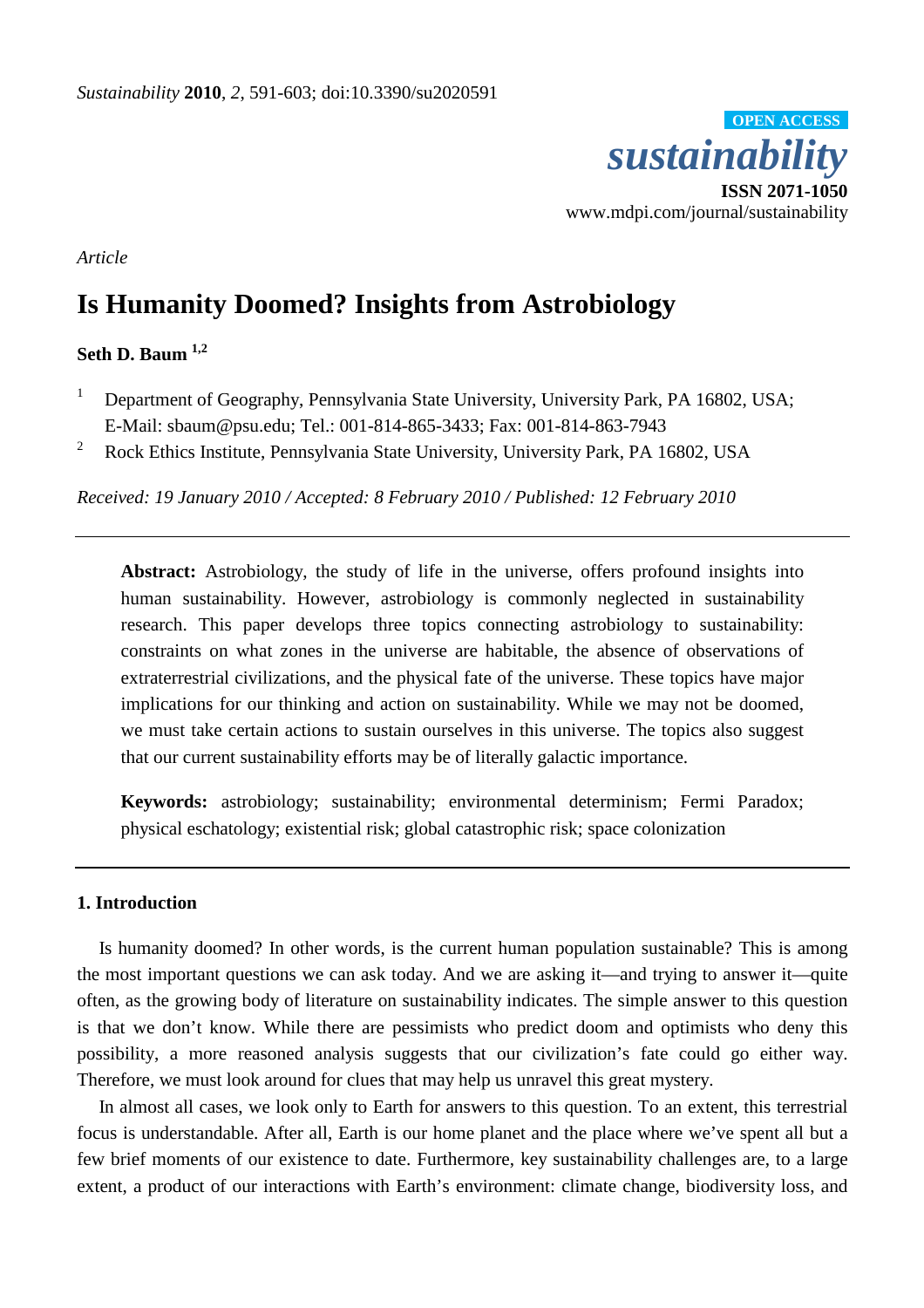nitrogen and phosphorous cycle disruptions, among others [1]. Indeed, if our studies of sustainability did not focus heavily on Earth, we would be making a severe tactical error.

While a focus on Earth is important, deep insights about our sustainability are nonetheless to be found elsewhere. Earth is not a closed system, and its interactions with the rest of the universe strongly affect our sustainability. Through studying the physical and biological makeup of the rest of the universe, we can appreciate our own place—and our duration—within it. This exercise is a natural extension of much terrestrial sustainability research, which exhorts us to recognize and act on connections between our own lives and phenomena across broader spatial and temporal scales. Thus consideration of phenomena beyond Earth is readily compatible with existing sustainability paradigms.

The study of life in the universe is the focus of the emerging discipline of astrobiology. The NASA Astrobiology Institute defines astrobiology as "the study of the origin, evolution, distribution, and future of life in the universe" [2]. Astrobiology studies both life on Earth and possible life elsewhere in the universe. Astrobiology, like sustainability, is a transdisciplinary field, meaning that it transgresses disciplinary boundaries, drawing on whatever information and methods best help answer the questions it asks. Astrobiology can potentially span each of the natural and social sciences, humanities, and engineering. However, as it is currently practiced, it focuses predominantly on the natural sciences, in particular astronomy, biology, chemistry, and geology.

This paper develops several key ways in which astrobiology informs the study of human sustainability. Three topics are covered. The first topic, environmental determinism, informs the question of whether humanity's fate is determined by its environment or is instead dictated by human activity. The second topic, the Fermi Paradox, uses the absence of observations of extraterrestrial civilizations to inform the questions of what is at stake with current human sustainability efforts and how likely those efforts are to succeed. The third topic, physical eschatology, informs the question of whether the human population can be sustained indefinitely and what this possibility means for us now. While these astrobiology topics do not definitively answer the question of whether humanity is doomed, they do bring significant insights and also demonstrate that consideration of life elsewhere is of profound importance to the study of sustainability on Earth.

#### **2. Environmental Determinism**

Environmental determinism is the idea that outcomes of human societies are determined by the environments in which humans live instead by human activity and initiative. If outcomes are determined by environments, then there may be little we can do to sustain ourselves. Either our success at sustainability is guaranteed by certain properties of our environment, or we are doomed. Alternatively, if outcomes are not determined by environments, then our fate may lie in our own hands. In this case our efforts towards achieving sustainability may be crucial to our success. Thus whether or not environments determine outcomes is of great importance to sustainability.

Many generations of scholars have considered environmental determinism. Early 20th century scholars, particularly in the field of geography, gave environmental explanations for Europeans' colonial successes and even the perceived physiological and cultural superiority of European people relative to people elsewhere. This form of environmental determinism supported attitudes and practices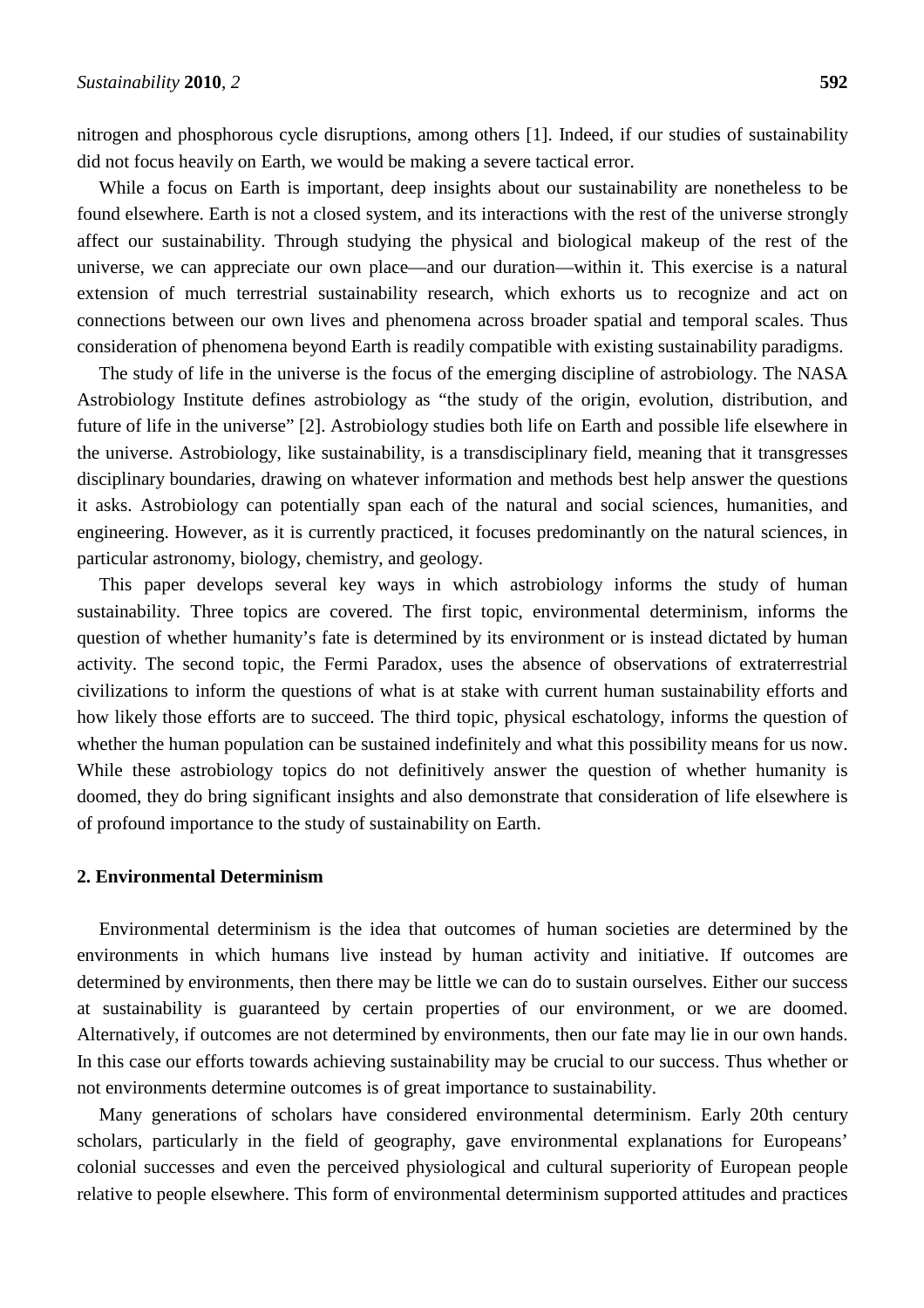that are today broadly rejected, such as racism, colonialism, and slavery. It was claimed, for example, that warm weather made people in the tropics inherently lazy, whereas colder climates caused people to be more industrious. Europeans used this perceived superiority as grounds for the colonization and exploitation of others [3].

This crude environmental determinism is now broadly rejected on both empirical and moral grounds. While environments do strongly influence some aspects of human physiology (in particular skin color), it is now clear that humans from all regions are highly capable of success. Meanwhile, moral principles of fairness and equality compel us to treat each other with a respect and dignity incompatible with the institutions of colonization and slavery. A more nuanced understanding of the role of environments in our lives is warranted.

There is much ongoing debate about the extent to which human outcomes are determined by environmental factors. Jared Diamond's popular book *Guns, Germs, and Steel* [4] argues that while humans from all regions are highly capable, some regions had better conditions for successful civilization, and that this largely explains broad patterns of human history. For example, Eurasia's large number of domesticable plants and animals allowed a strong agriculture to develop early on, which contributed to the development of dominant civilizations. Other scholars, such as James Blaut, have criticized this work, questioning its empirical accuracy and claiming it underestimates the extent to which human decisions define outcomes [5,6]. While it is clear that the environment has some influence (for example, some regions really did lack domesticable animals), exactly what this influence is remains an open question.

The implications of environmental determinism for sustainability are profound. If human outcomes are determined primarily by environmental factors, then there may be little we can do to sustain our civilization. This pessimistic, collapse-is-inevitable attitude dates to at least Thomas Malthus [7] and has contemporary support from scholars including Anne and Paul Ehrlich [8] and also Jared Diamond, as seen in the latter's book *Collapse* [9], though it is important to note that each of these scholars has proposed ways in which humans might be able to avoid collapse. Alternatively, if human outcomes are determined primarily by human decision making, then there is much we can (and likely will) do to sustain our civilization. This optimistic, collapse-is-avoidable attitude dates to at least Ester Böserup [10] and has contemporary support from scholars such as Julian Simon [11]. While it is clear that human capabilities have limits (for example, we cannot create new energy, except through mass-energy conversions), exactly what these limits are is another open question.

The questions of environmental determinism and its implications are strongly informed by astrobiology. Consider first the question of the extent to which human outcomes are determined by environments. As Jared Diamond points out, some regions on Earth have had better conditions for success than others. Through astrobiology, we understand that Earth itself has better conditions for success than some places—and potentially worse conditions than other places. It is the only place in the solar system to have hosted an immense flourishing of life, though other places such as Mars and perhaps also Jupiter's moon Europa may prove to have hosted small quantities of life too. The reason for this is simple: Earth is in a *habitable zone*, *i.e.*, a region in space and time which is capable of being inhabited. Location within a habitable zone determines that it is possible for life and civilization to exist, although it does not guarantee that life and civilization will come to exist.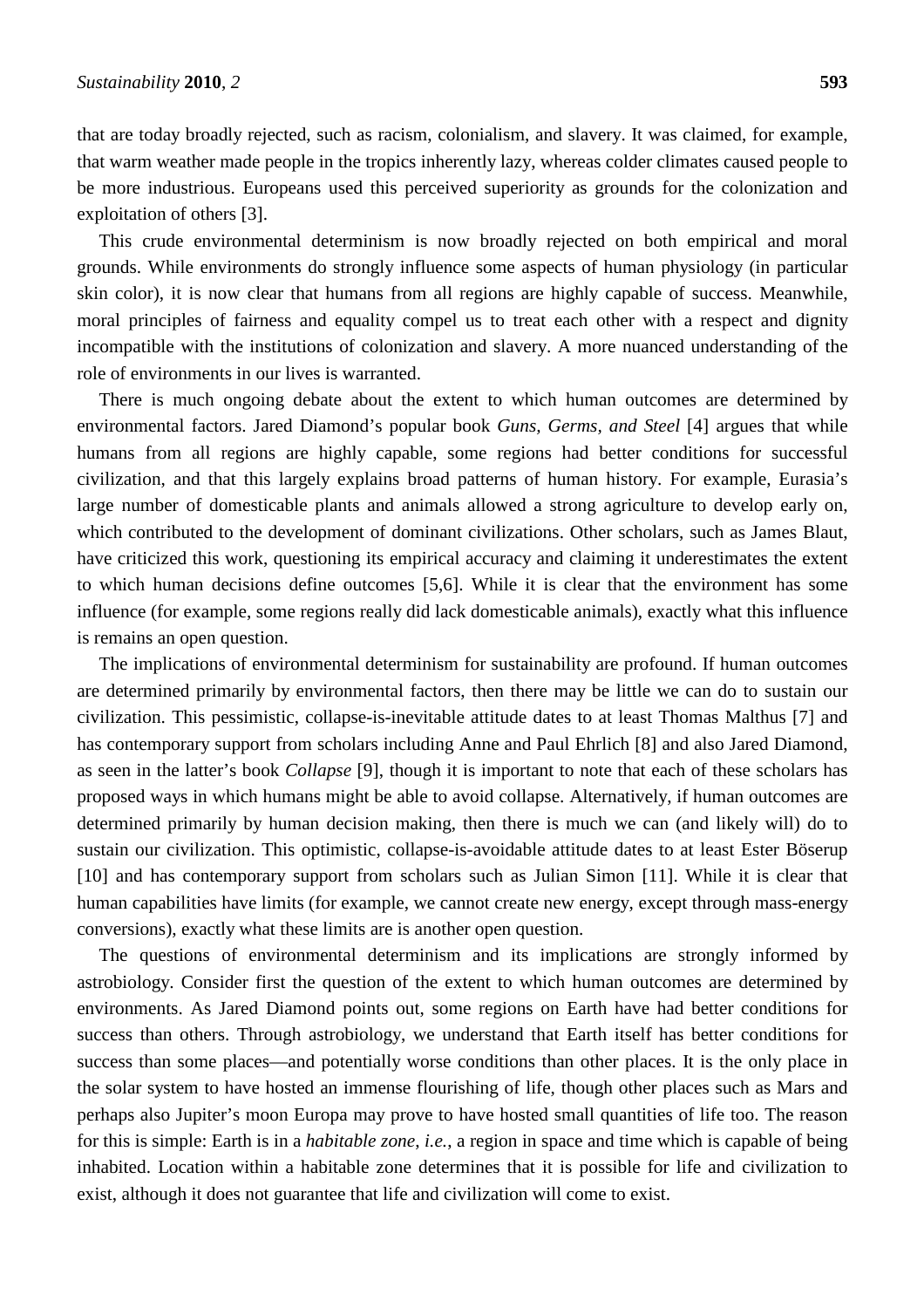Habitable zones exist across many scales. The early universe lacked stars and planets, as do the vast regions between galaxies and, within galaxies, between star systems. Life as we know it could not exist in these times and places. Life as we know it could also not exist within certain zones of star systems. Some zones are too hot (too close to the stars) whereas others are too cold (too far from the stars) for liquid water to exist on the surface of a planet [12]. The idea that only the intermediate zones are habitable is known as the Goldilocks principle. The principle applies to galaxies as well. The spatial centers of galaxies have too many supernovae, bringing too much radiation; stars at the spatial edges have too few heavy elements to form planets [13]. Earth is in a zone that is, simply put, just right.

We can also speak of habitable zones within Earth. These zones are broad but nonetheless limited. The portions of Earth that are not habitable are still within habitable zones at the scale of the galaxy and the solar system, but they are not within habitable zones at the scale of the planet. For example, life may not have been able to exist in the earliest Earth atmospheres, or in the Earth's hot, dense core. We now know that life can nonetheless exist in a surprisingly broad range of Earth environments, including some very extreme ones. The extremophiles who live in extreme environments are of great interest to astrobiologists for the insights they offer into the breadth of situations in which life can exist. Meanwhile, advanced civilization exists in a narrower zone on Earth. Extremophiles tend to be singlecelled organisms incapable of anything similar to the scientific, cultural, and other achievements of humanity. Also, perhaps civilizations like ours could not form in aquatic environments, even though these environments can support a rich diversity of complex and even very intelligent organisms. It is thus clear that humanity at large benefits from "geographic luck" that many other species never had, and that many other zones of the universe couldn't have. We can thus speak of an astrobiological environmental determinism: location within a habitable zone determines whether or not life or civilization could exist.

The implications that this astrobiological environmental determinism has for human sustainability are more complex. Civilizations (human or otherwise) can only exist within certain habitable zones, but once a civilization does exist, it does not immediately follow that the civilization will necessarily succeed or fail. In other words, recognizing this astrobiological environmental determinism does not commit us to the pessimism of Malthus, Ehrlich, and Diamond, nor does it guarantee us the optimism of Böserup and Simon. Further inquiry is needed. Some of this inquiry is the Earth-oriented study that makes up the bulk of sustainability research. But further information can be found from astrobiology. We now turn to insights found from the possibility of civilizations originating in places other than Earth.

#### **3. The Fermi Paradox**

Simple, back-of-the-envelope calculations suggest that the galaxy should be full of intelligent civilizations. The calculations use such factors as the age and size of the galaxy, the numbers of stars and planets, the portions of planets in habitable zones, and the distances between planets and star systems. The paradox that follows from this calculation, initially performed by physicist Enrico Fermi, is: If we expect civilizations to appear throughout the galaxy, then *where are they?*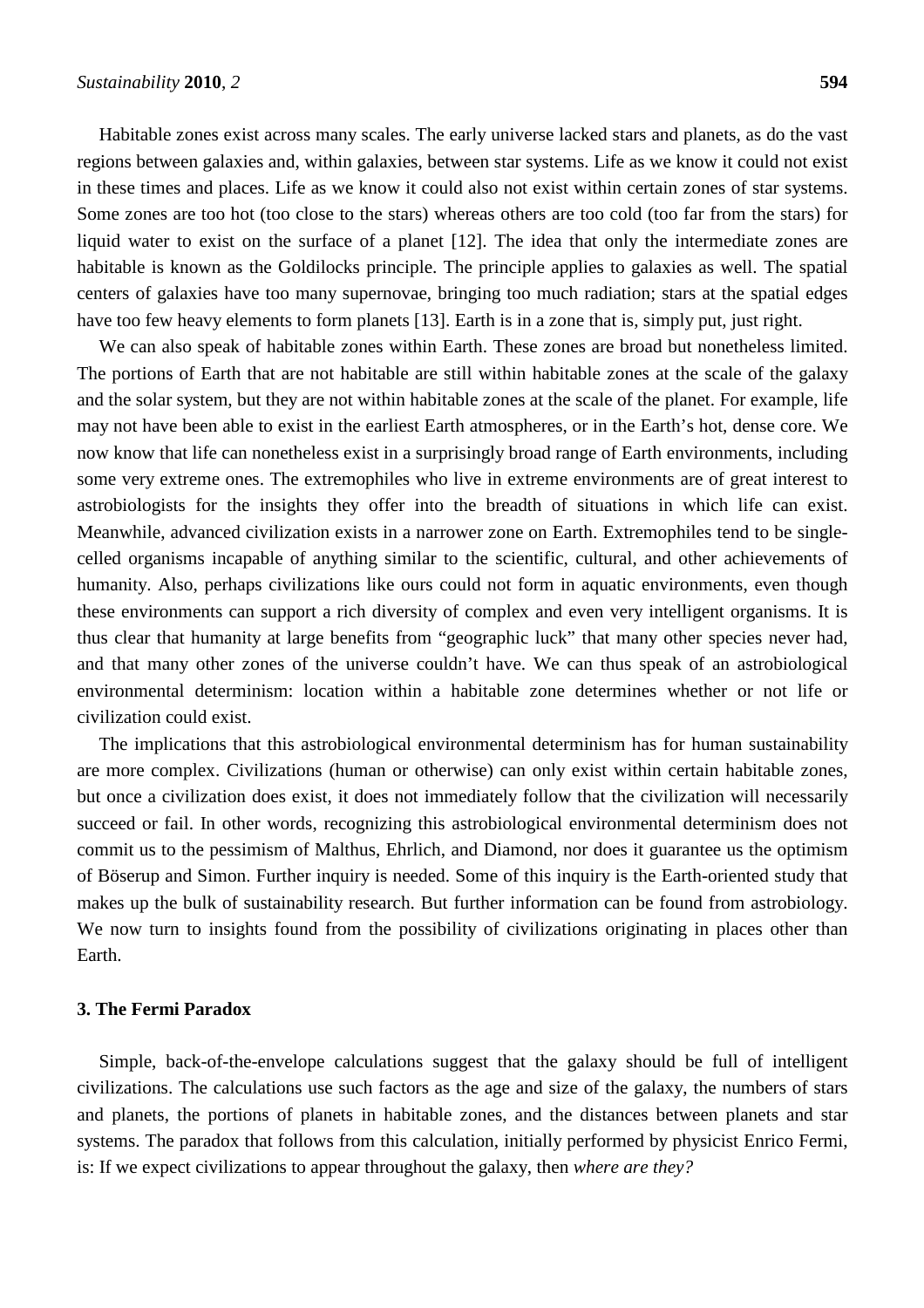Over the several decades since Fermi developed this paradox, many solutions have been proposed and developed by astrobiologists and others [14]. We know sufficiently little about the galaxy that we

cannot rule many, or perhaps even any, of these solutions out. But some solutions nonetheless seem more plausible, and some solutions have more significant implications for us here on Earth. An example of a solution that has less significance is the possibility that extraterrestrial civilizations exist but are hiding from us so that they can observe us for entertainment, like a galactic version of the film The Truman Show. Strictly speaking, we cannot rule out this solution, but it seems unlikely and there's also not much we can do about it. Meanwhile, several other solutions are quite plausible and have major implications for us Earthlings, including for our sustainability.

Perhaps the most frightening solution to the Fermi Paradox is the possibility that all civilizations inevitably destroy themselves soon after they become sufficiently intelligent and capable of doing so. This solution gained popularity during the Cold War era, when concern about nuclear warfare was very high. While Cold War tensions have cooled, our ongoing experience on Earth is such that this solution remains quite plausible. If this solution does explain the absence of observations of extraterrestrial civilizations, then our own future has a very ominous outlook. If intelligent civilizations elsewhere in the galaxy destroy themselves before colonizing the galaxy, then our own civilization will likely suffer the same fate. Given that we are now gaining the capacity for self-destruction, we should hope that that is not the inevitable fate of civilizations in our galaxy. To be sure, even if all other civilizations in the galaxy destroyed themselves, it remains possible that we could succeed where they failed. But such success must be viewed as highly unlikely. This bodes poorly for humanity's chances of achieving sustainability. Still, perhaps we will succeed where others have failed, and perhaps our current sustainability efforts will permit that to happen.

Another very plausible solution has recently been developed, drawing directly from humanity's ongoing struggles with sustainability on Earth [15]. This *sustainability solution* is considerably more optimistic than the inevitable-destruction solution discussed above. The sustainability solution revisits an assumption in the basic calculation suggesting that civilizations should be widespread in the galaxy. This assumption is that civilizations will expand exponentially throughout the galaxy. Exponential growth is a phenomenon observed widely (but not universally) on Earth across both human and nonhuman populations, which explains why it was assumed in the calculation. However, as we now know all too well (but didn't know as well when the calculation was originally developed), when a population expands exponentially, it often bumps into resource constraints and related sustainability issues. In short, exponential growth is often unsustainable. This observation can explain the absence of observations of extraterrestrial civilizations.

When a population expands exponentially, it typically experiences one of two fates. First, it could overshoot the carrying capacity of the ecosystem supporting it, depleting key resources. In this scenario, the population quickly suffers a dramatic crash. The damage to the population or to the ecosystem is often permanent such that the population never regrows its numbers. Perhaps extraterrestrial civilizations that continue to expand exponentially suffer similar crashes before they can expand throughout the galaxy, or before they would be observed by us or any other civilization. While civilizations sufficiently intelligent for space travel might understand the dangers of unsustainable expansion, they might not act on this understanding, just as human civilization does not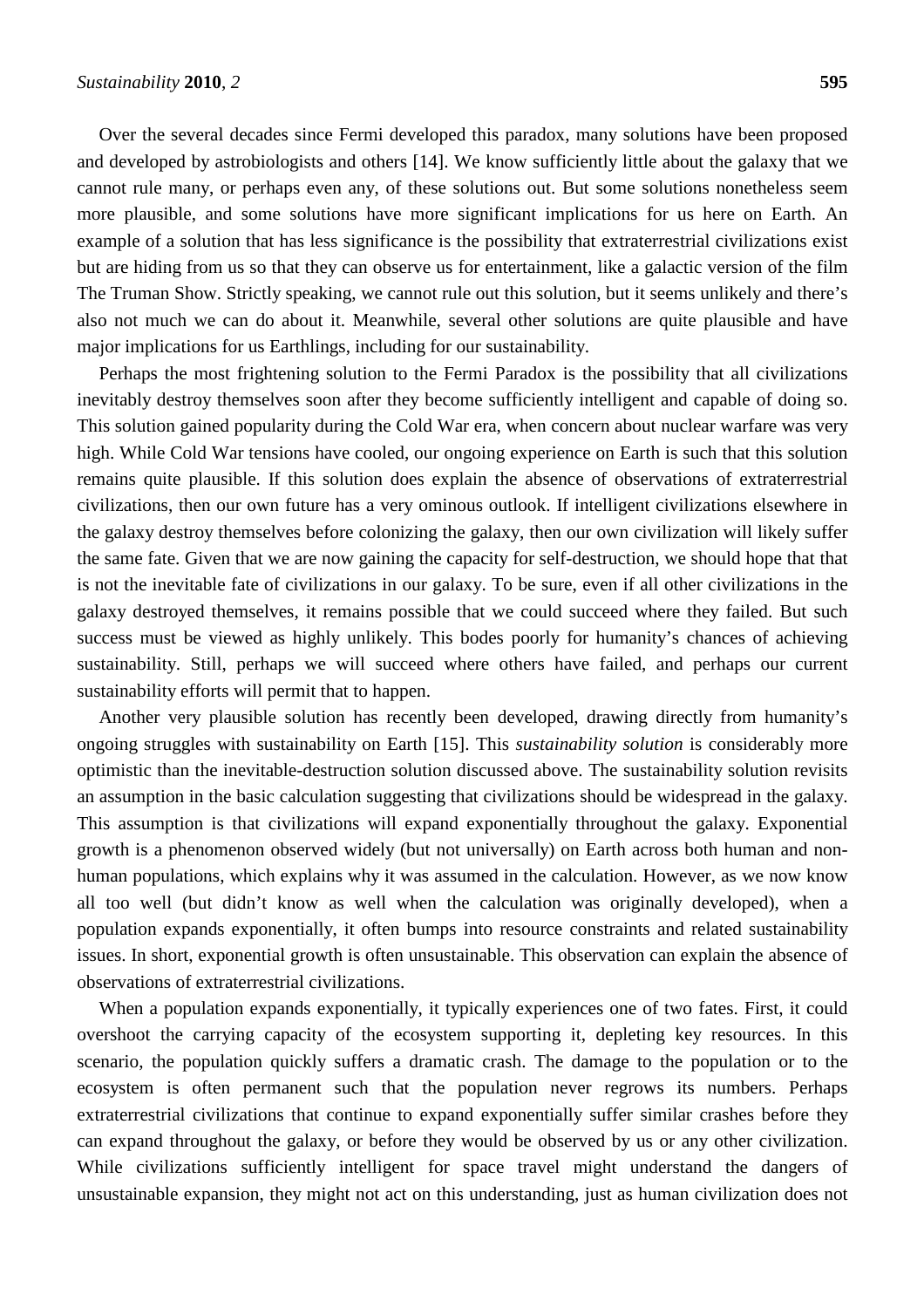always act on its own understanding of these dangers. This would explain why we do not observe other civilizations.

The other fate of an exponentially expanding population avoids the crash. In this scenario, the population slows and possibly ceases its growth early enough that it remains within the carrying capacity of its ecosystem. This growth pattern approximates a logistic curve and is also commonly observed in populations on Earth. This growth pattern is fundamentally sustainable. We may be experiencing this growth pattern with human populations, since global human population growth has been slowing in recent decades. In this case, the reason we do not observe extraterrestrial civilizations is because they do not expand rapidly enough to fill the galaxy. These civilizations could be those that understood the dangers of unsustainable expansion and successfully acted on this understanding. They are out there, but they are hard to find.

Note that some extraterrestrial civilizations might not expand at all. They might be highly intelligent but simply not desire to expand. Indeed, there are human populations that do not pursue expansion but instead favor other objectives. The existence of intelligent, non-expansive extraterrestrial civilizations is fully compatible with the sustainability solution to the Fermi Paradox because these civilizations do not expand rapidly—indeed, they do not expand at all. If the sustainability solution explains the absence of observation of extraterrestrial civilizations, then non-expansive civilizations and slowlyexpanding civilizations could exist. Both of these civilization types would be sustainable, but they would also be hard for us to find.

How extraterrestrials respond to their sustainability challenges is informed by our previous discussion of environmental determinism. If it is the case in general that environments do or don't determine civilizational outcomes, then this would apply to extraterrestrial civilizations just as it applies to human civilizations. If environments do determine outcomes, then all civilizations could fail to achieve sustainability, regardless of whether they understand the dangers of unsustainable expansion. Alternatively, if environments do not determine outcomes, then some (but not necessarily all) civilizations could successfully achieve sustainability, thereby avoiding a crash.

The connection between environmental determinism and extraterrestrial sustainability implies a connection between sustainability on Earth and the search for extraterrestrial intelligence (SETI). If humanity successfully achieves sustainability, then we will know that sustainability is possible in our galaxy. While extraterrestrial civilizations would not necessarily achieve sustainability, it becomes more likely that they would. We may be able to detect these civilizations. Further detail on the implications of the sustainability solution to SETI are discussed elsewhere [15].

The sustainability solution also has important implications for our sustainability efforts here on Earth. If this is why we do not observe extraterrestrials (and it of course might not be), then it follows that exponential growth cannot be sustained at the galactic scale. Either we must slow our own growth rate so that we stay within the carrying capacities of our ecosystems, or we are doomed to suffer a major population crash. Some caution is warranted here. It may be that the sustainability issues don't become important until a civilization expands to an interplanetary or interstellar scale. If this is the case, then humanity could potentially sustain exponential growth until it has grown beyond Earth. This case would mean that our present concerns about sustainability on Earth might not matter. However, it still means that humanity will need to make an eventual transition to sustainability, and thus that our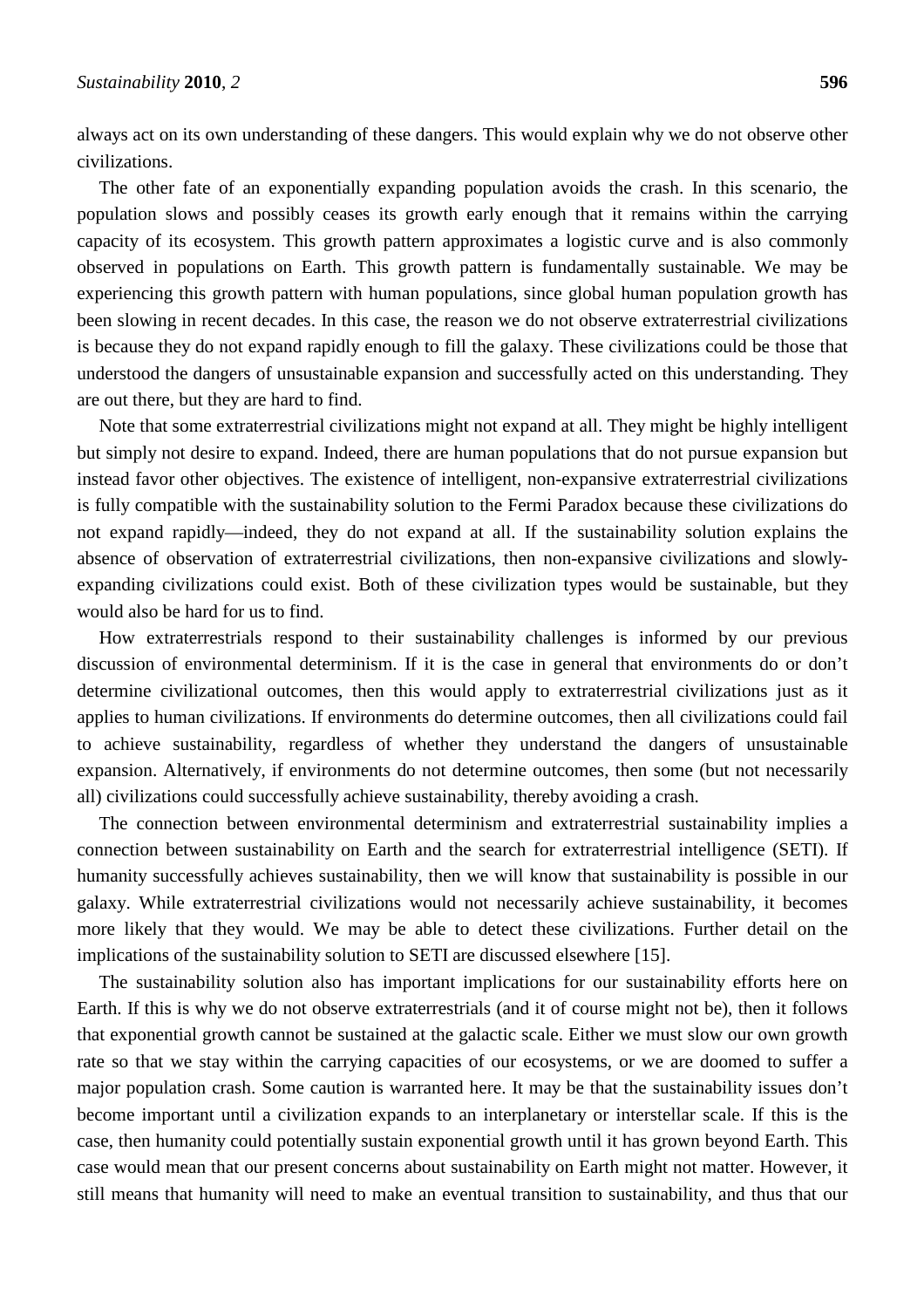current efforts may set us in that direction, thereby avoiding an eventual crash. And it is also possible that the sustainability issues for civilizations across the galaxy become important at the planetary scale. In this case, our current sustainability efforts may be crucial to us avoiding a crash. One way or another, the possibility that sustainability resolves the Fermi Paradox increases the importance of our current efforts to live sustainably on Earth.

There is one additional Fermi Paradox solution worth discussing in the context of sustainability. That is the simple possibility that we here on Earth are the only life, or the only intelligent life, anywhere in the galaxy. Today there are several astrobiologists who consider this solution to be likely [16]. If this solution is correct, then we learn nothing new about our own future prospects, except that we can breathe a sigh of relief that our self-destruction or population crash is not inevitable. However, if this solution is correct, then it makes our activities here on Earth that much more important, because we then become the galaxy's (and perhaps the universe's) only shot at something truly special. It is up to us to decide what that special something should be, and to make it happen. Major insight into these matters can be found by considering the fate of the world and the universe(s).

#### **4. Physical Eschatology**

Eschatology is the study of the end times, whether it's the end of the world, of the universe(s), or of humanity, such as in the apocalypse. Eschatology is commonly studied as a philosophical or religious topic; religious traditions vary on questions such as whether the end is near and whether it is desirable. The term *physical eschatology* has been developed to refer to the study of the end of physical phenomena such as the Earth, the solar system, and the universe [17]. While the beginning of the universe has historically attracted more attention from physicists (perhaps because more data is available), physical eschatology has received some focused attention. From this, some initial conclusions can be drawn. These conclusions, and their very direct significance for sustainability, are discussed here.

Above, we established that civilization can only exist within habitable zones. If our concern is with the sustainability of human civilization, then we must ask the question of how long human civilization can exist within habitable zones. Some answers to this question do not require astrobiology. For example, a nuclear war or ecological collapse could render Earth not habitable to humans, though in these scenarios the planet would likely remain habitable for other organisms. But other answers depend heavily on insights from astrobiology. We will consider the scenarios of these other answers in chronological order.

The earliest scenario is the impact event: collision between an asteroid or comet and Earth. Such collisions are relatively commonplace, but with impactors too small to prevent human civilization from being sustained. It is possible for small impactors to cause outsized damage if they land in the wrong place. For example, a 2002 asteroid exploded over the Mediterranean; had it landed a few hours earlier, it would have exploded over Kashmir. A Kashmir impact plausibly could have initiated a nuclear exchange between India, Pakistan, and possibly others [18]. Larger, less-common asteroids could land anywhere on the planet and still cause major damage. Such asteroids are a major threat to human sustainability [19]. Indeed, a large asteroid is believed to have caused at least one major extinction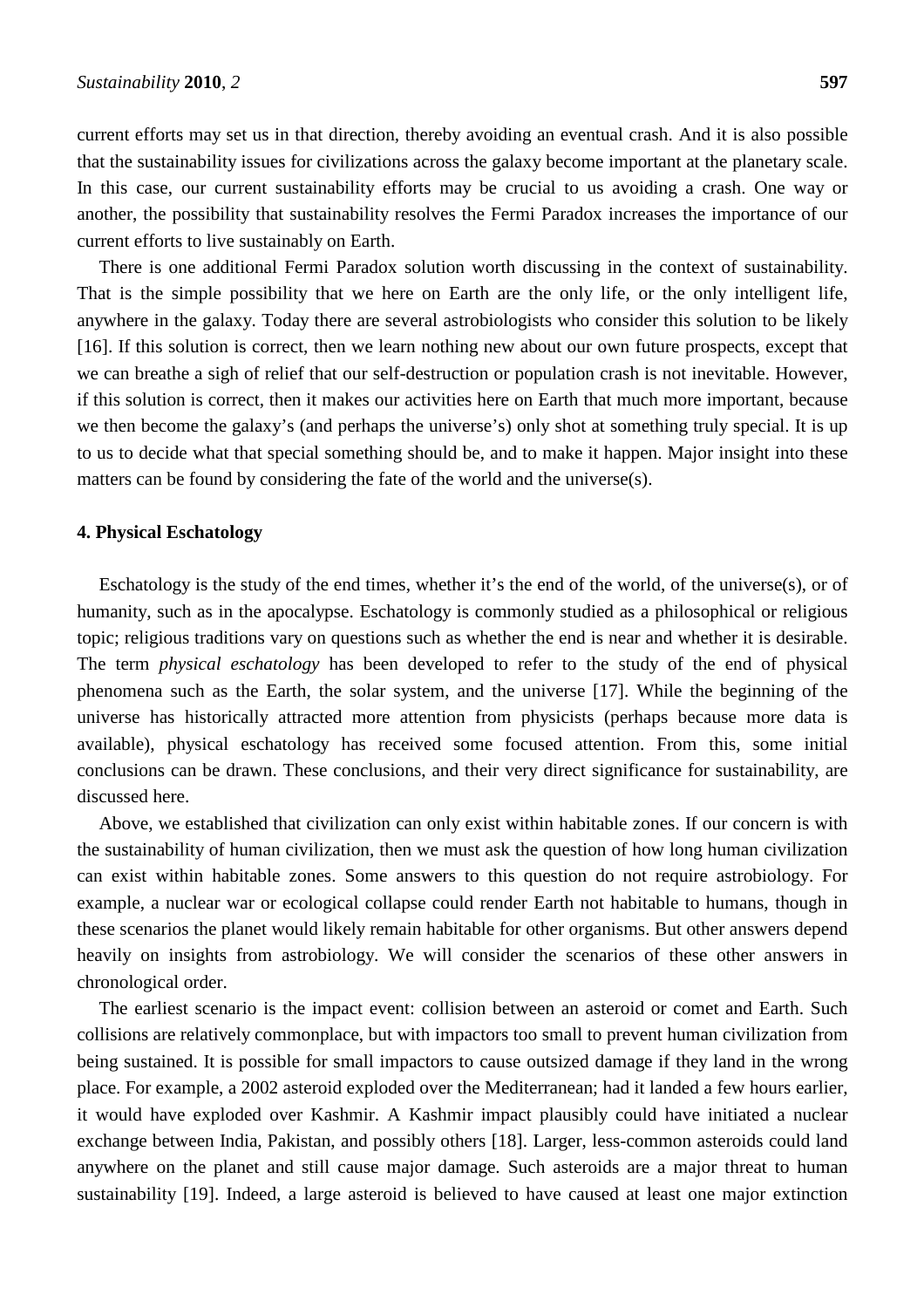event, the Cretaceous-Tertiary. Several major space agencies, including those of Russia and the United States, have active programs to monitor the skies for threatening asteroids. Recently the Russian agency has proposed—to some controversy—deflecting an asteroid that has a small but non-zero chance of hitting Earth in 2029 [20]. Regardless of what the merits of this proposal might be, it is clear that an active asteroid deflection program could play an important role in sustaining life and civilization on Earth.

The next scenario is the end of the world. The idea that the world will end is quite often neglected in discussions of sustainability, as is apparent from the several definitions of sustainability advocating efforts along the lines "indefinite" survival into the "distant future" here on Earth [21]. Despite this neglect from sustainability researchers, the end of the world is actually a fairly well-understood phenomenon. Earth's end is driven by two changes in the Sun: an increase in outgoing radiation and an increase in size. In several hundred million years, increased radiation could warm the planet, causing greater silicate rock weathering and lowering atmospheric  $CO<sub>2</sub>$  levels below 10 parts per million, at which point C4 photosynthesis could not occur. C3 photosynthesis requires at least 150 parts per million  $CO<sub>2</sub>$  and thus would cease earlier [22]. No contemporary species—except a few extremophiles—could survive in these conditions. Human civilization certainly could not be sustained.

If our civilization remains intact at that point, then we would have one option that would let us remain on Earth: blocking some of the incoming radiation. Such a project would resemble some of the geoengineering schemes currently under consideration as a possible response to the more immediate global warming Earth is experiencing due to anthropogenic greenhouse gas emissions. Other geoengineering schemes, such as adjusting Earth's albedo, may also work here. If we can implement such geoengineering as the sun's radiative output increases, then we—and other contemporary species—could continue to inhabit Earth [23].

Geoengineering could extend Earth's habitable lifetime beyond the next several hundred million years, but, in all likelihood, it cannot extend this lifetime forever. In several billion years, the sun will expand in size, eventually engulfing Earth and other planets. The resulting temperatures at the Earth's surface would be devastating. It is very difficult to imagine any geoengineering techniques or other scenarios that could keep Earth habitable then [24,25], unless it somehow becomes feasible to alter Earth's orbital radius. Of course, our geoengineering knowledge could change radically in the next billion or so years, so such techniques cannot be strictly ruled out today. However, given contemporary knowledge, our best guess is that in a few billion years, life on Earth will cease to be habitable.

But just because Earth cannot sustain us forever, it does not follow that we cannot be sustained forever, *i.e.*, that we are doomed. It remains possible that we could live on elsewhere in the universe. Already, humanity has taken some important steps towards space colonization, including manned and unmanned space flight and related scientific and engineering activities. Given this early success, we must have a reasonable likelihood of being able to achieve a sustainable space colonization program sometime before the world ends in a billion or so years. If self-sustaining space colonies can be achieved, then we can survive for longer than our home planet. Indeed, we can survive until the rest of the universe ceases to be habitable.

The fate of the universe is understood much less well than the fate of the world. The physics simply remains too unsettled. There are several competing theories [25,26]. In about  $10^{14}$  years, stars stop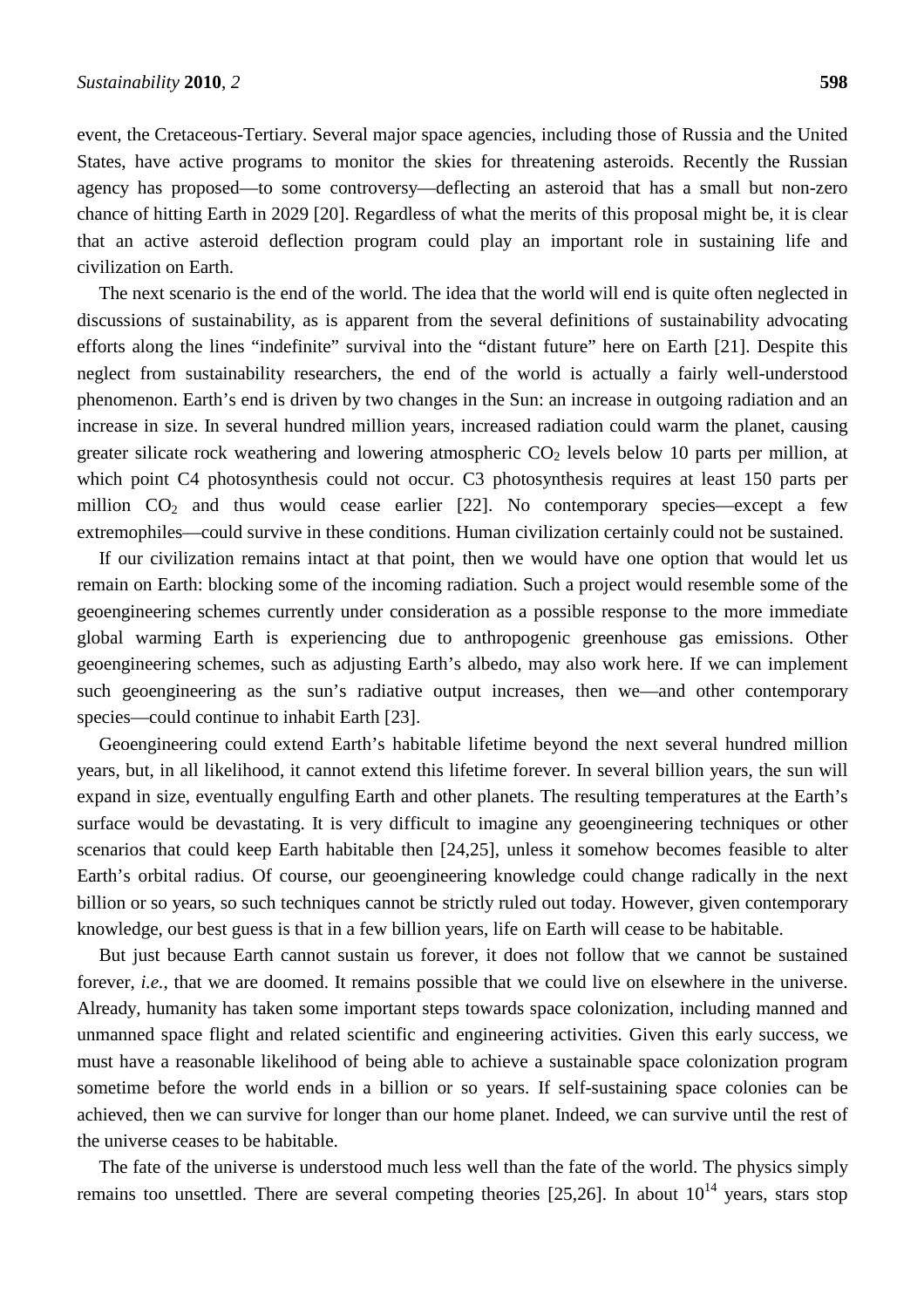shining. Perhaps we will be unable to survive without stellar radiation. If we can survive, then in about  $10^{32}$  years, a significant portion of protons may have decayed. While we may be able to live without Earth or even without stars, we probably cannot live without protons. Other theories suggest that the universe may remain habitable forever [27], or that we may be able to wormhole to a different universe before our home universe ends [28]. Some of these theories may seem more plausible than others today, but it is hard to rule any of them out. Our understanding of the relevant physics can change a lot in the next  $10^{14}$  years or so.

The possibility that the universe(s) may remain habitable forever is of significance to some contemporary ethical and decision making theory. These theories are those that say we should do whatever maximizes the total amount of some form of value; in philosophical terms, this is consequentialist ethics. This value can be human welfare, or the welfare of all sentient animals, or the fitness of ecosystems, or life itself. For the fate of the universe to matter, the theories must also place some value on what happens in the distant future, and they must handle uncertainty through something along the lines of an expected value. Then, the greater-than-zero probability that the universe may remain habitable forever means that the expected value of many decisions will be infinite. Infinite expected values pose significant theoretical challenges, which much research has attempted to resolve [29-31]. The astrobiology of the fate of the universe means that these theoretical challenges are potentially of actual practical relevance to decisions we could face.

For today's decisions, it is less important which theory of the fate of the universe turns out to be correct. This is because all the theories agree on one crucial point: the universe can remain habitable for many orders of magnitude longer than Earth can. The billion or so years we can remain on Earth is, from a universal perspective, the short-term. Long-term sustainability requires space colonization. If space colonization can be achieved, then Earth-originating civilization (or life, or whatever else we might care about) can be sustained for a much, much longer period of time. In short, almost all of the opportunity for life or civilization is beyond Earth. This conclusion should be a major feature in our thinking about sustainability.

Should we care about sustaining civilization into the long-term, distant future? This is fundamentally an ethical question. Many sustainability advocates clearly do care about long-term sustainability. I agree with them. I see no compelling reason why we should value something more based strictly on when it occurs, just as I see no compelling reason why we should value something more based on where it occurs, or its race, or its gender, or its species. All these concerns strike me as morally irrelevant. I am hardly alone in holding this view about the moral irrelevance of time [32-34], which follows from very basic principles of equality. But others disagree, and there is vigorous debate on them, often under the rubric of discounting [35-37]. Further discussion of this debate is beyond the scope of this article; for the remaining discussion, I will simply assume that we care about long-term sustainability. If nothing else, the possibility of long-term sustainability can be of intellectual or scientific interest.

The fact that the universe will remain habitable for much longer than Earth will means that, if we care about long-term sustainability, then it is extremely important for us to colonize space [38]. Colonizing space will permit us to take advantage of all that the rest of the universe has to offer [39]. But this does not mean that we should focus our current efforts on space colonization. The reason for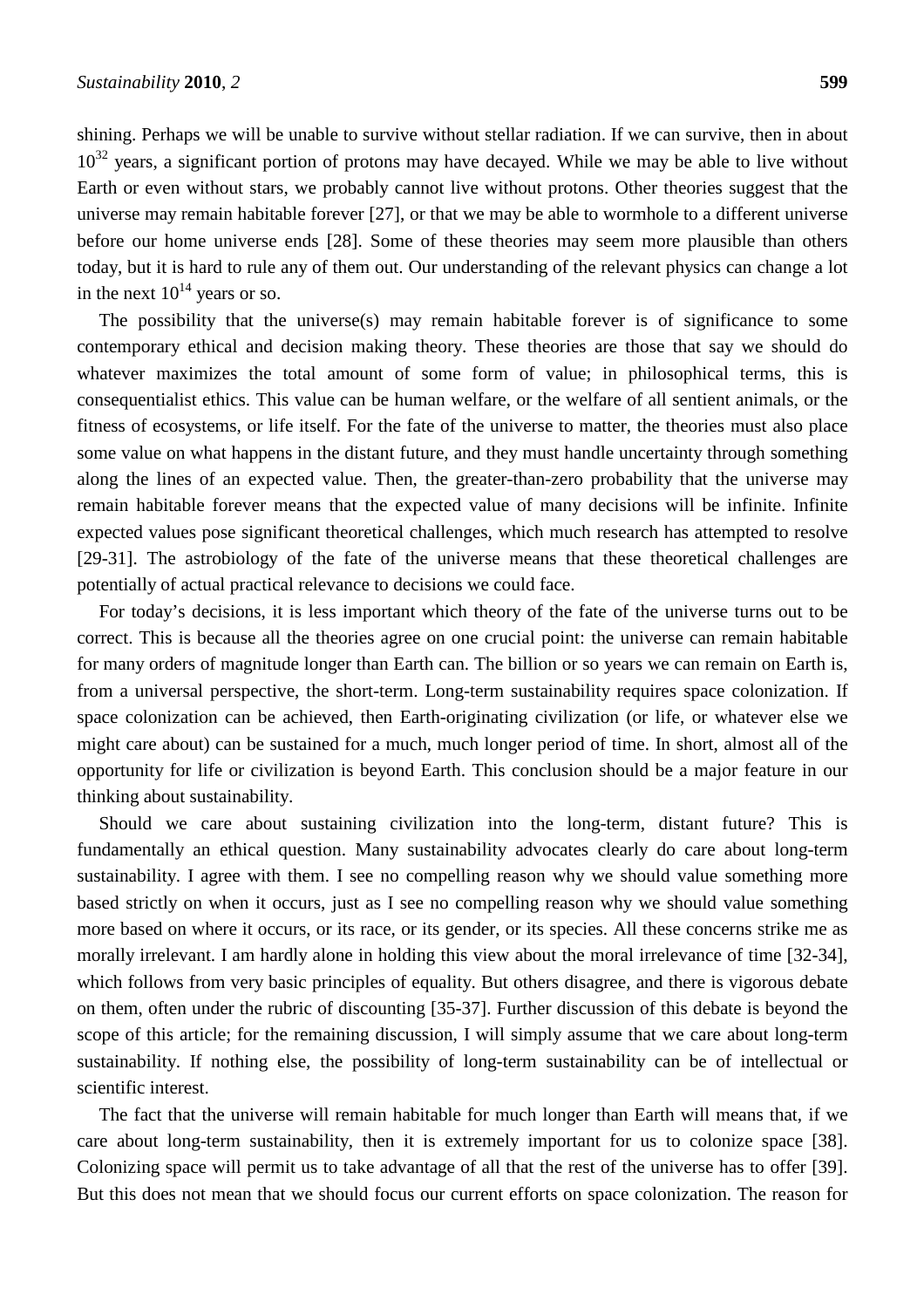this is simple: Earth will remain habitable for another billion years or so. While a billion years is quite small compared to the universe's lifetime, it is quite large compared to the amount of time it probably takes to colonize space, especially given our current rapid rates of technological change. If we are to colonize space before the world ends, then we have plenty of time to do it—as long as nothing really bad happens first.

These "really bad" things can be any global catastrophe so large that it would permanently eliminate our capacity to colonize space before the world ends. Several phenomena may be so catastrophic, including nuclear warfare, pandemic outbreaks, ecological collapse, disruptive technology, and of course impact from a large asteroid. Risks of these events have been called *global catastrophic risks* or *existential risks* [40]. I will use the term existential risk here because it is our existence that is ultimately at stake. These risks are far more imminent than the end of the world. Therefore, if we care about long-term sustainability, then we should focus our efforts on avoiding these catastrophes, *i.e.*, on reducing existential risk, so that future generations can colonize space.

A focus on existential risk reduction will in some cases require a shift of focus for those working on sustainability. Much contemporary sustainability work helps to reduce existential risk, but some of it is more effective than others, and some other effective opportunities go overlooked. Sustainability work focused on more local concerns may not make much difference to the broader course of civilization although much caution is warranted here, because, as sustainability researchers know well, local changes can often have universal consequences. Nonetheless, those who care about long-term sustainability should seek out opportunities to reduce existential risk with an eye towards eventual space colonization.

It is worth noting that space colonization itself can help with short-term sustainability. If a catastrophic event causes the extinction of humans on Earth, then a space colony may be our only hope of survival. Stephen Hawking is among those calling for short-term space colonization for this reason [41]. Similarly, if a catastrophic event significantly harms but does not eliminate humanity's presence on Earth, then a space colony can be used to help revive civilization on Earth. One recent proposal calls for installing a comprehensive digital library on the moon which would help a post-catastrophe civilization get back on its feet [18]. This proposal parallels calls for refuges [42] or seed banks [43] on Earth.

Astrobiology has central roles to play in all of the ways that physical eschatology is relevant to sustainability. Astrobiology helps us understand how and when the world and the universe(s) could become not habitable. Indeed, without astrobiology, we would overlook the very possibility that the world and universe(s) could become not habitable in the first place. Astrobiology also helps us understand what our response options are, and helps us focus our current attention on existential risk reduction. These conclusions have very major implications for how we should think about and practice sustainability on Earth today.

### **5. Conclusion**

Is humanity doomed, or is it instead sustainable? At present, we do not know. This paper has developed several major ways in which astrobiology informs our answers to this question.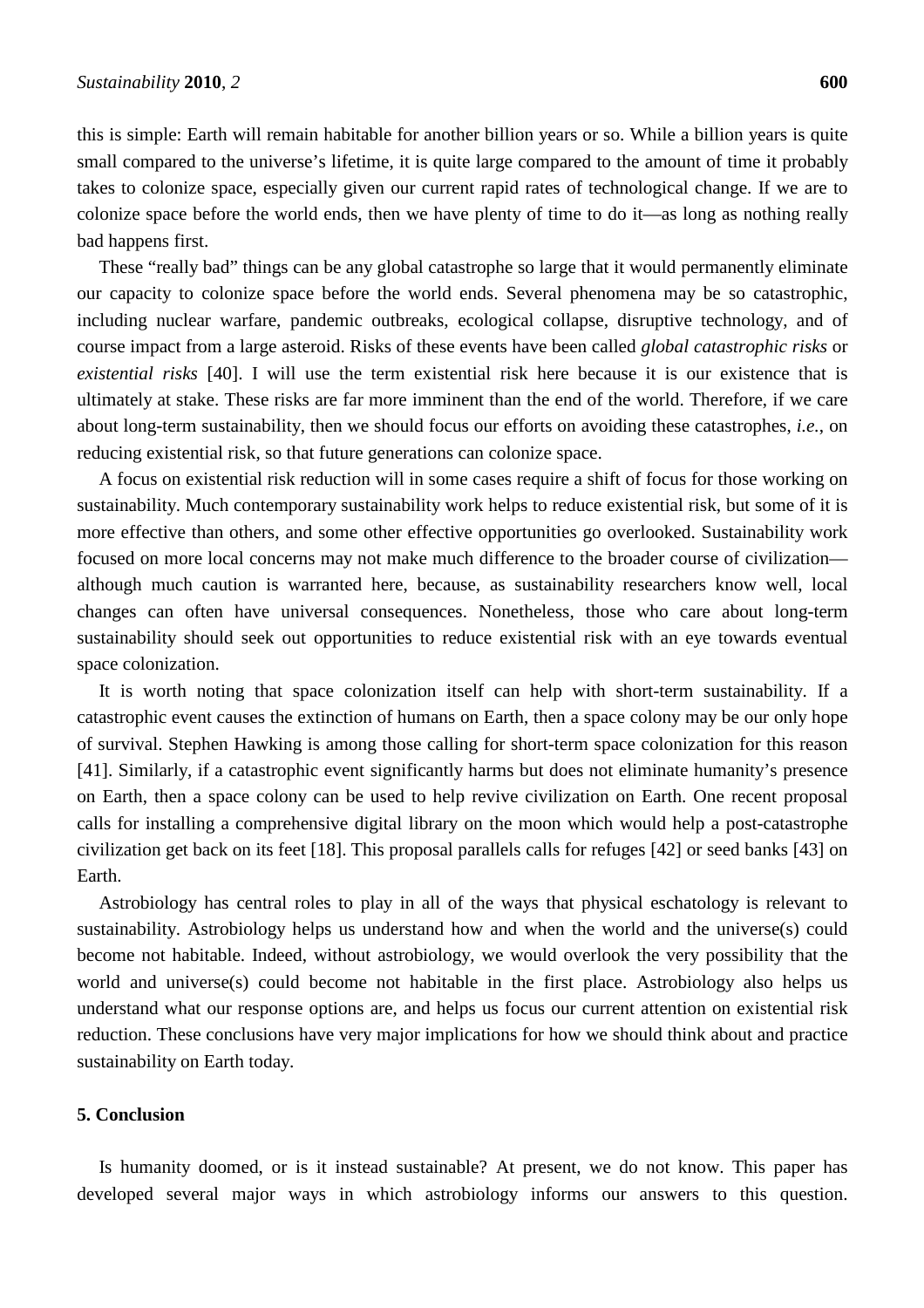Astrobiology informs us that life can only be sustained in habitable zones, and that this implies that some aspects of our civilization are strictly determined by our environment. Astrobiology also informs us that there are several explanations for why we have never observed any extraterrestrial civilizations, including one explanation derived from sustainability on Earth, and that the absence of extraterrestrials gives our current sustainability efforts a literally galactic significance. Finally, astrobiology informs us that Earth's environment will not remain habitable forever, but that the universe just might, or at least will remain habitable for much, much longer. This suggests the importance of colonizing space before the world ends, which in turn suggests the importance of avoiding the global catastrophes that threaten our civilization's existence today.

For these reasons, astrobiology is of profound importance to the study of sustainability on Earth. In order for us to benefit from the rich insights astrobiology has for sustainability, we should give astrobiology an important place in the study of sustainability. Forming connections between astrobiology and sustainability research can be fairly straightforward. Both fields are already accustomed to transdisciplinary research, and to embracing a large diversity of intellectual perspectives. Furthermore, both fields ask very big-picture questions about humanity's place in the grander scheme of things. In many ways, these fields are two sides of the same coin, with one focused on life on Earth and the other focused on life in the universe. Hopefully these fields will successfully learn from each other and progress together. The stakes could not be any greater.

#### **Acknowledgements**

Jacob Haqq-Misra, Gilman Ouellette, Shawn Domagal-Goldman, and three anonymous reviewers provided very helpful comments on earlier versions of this article.

#### **References and Notes**

- 1. Rockström, J.; Steffen, W.; Noone, K.; Persson, Å.; Chapin, F.S., III; Lambin, E.F.; Lenton, T.M.; Scheffer, M.; Folke, C.; Schellnhuber, H.J.; Nykvist, B.; de Wit, C.A.; Hughes, T.; van der Leeuw, S.; Rodhe, H.; Sörlin, S.; Snyder, P.K.; Costanza, R.; Svedin, U.; Falkenmark, M.; Karlberg, L.; Corell, R.W.; Fabry, V.J.; Hansen, J.; Walker, B.; Liverman, D.; Richardson, K.; Crutzen, P.; Foley, J.A. A safe operating space for humanity. *Nature* **2009**, *461*, 472-475.
- 2. *About Astrobiology*; NASA Astrobiology Institute: Mountain View, CA, USA, 2008; Available online: http://astrobiology.nasa.gov/about-astrobiology (accessed on 12 January 2010).
- 3. Livingstone, D.N. *The Geographical Tradition: Episodes in the History of a Contested Enterprise*; Blackwell: Oxford, UK, 1992.
- 4. Diamond, J. *Guns, Germs, and Steel: The Fates of Human Societies*; Norton: New York, NY, USA, 1997.
- 5. Blaut, J.M. *Eight Eurocentric Historians*; Guilford Press: New York, NY, USA, 2000.
- 6. Merrett, C.D. Debating destiny: Nihilism or hope in guns, germs, and steel? *Antipode* **2003**, *35*, 801-806.
- 7. Malthus, T.R. *An Essay on the Principle of Population*; J. Johnson: London, UK, 1798.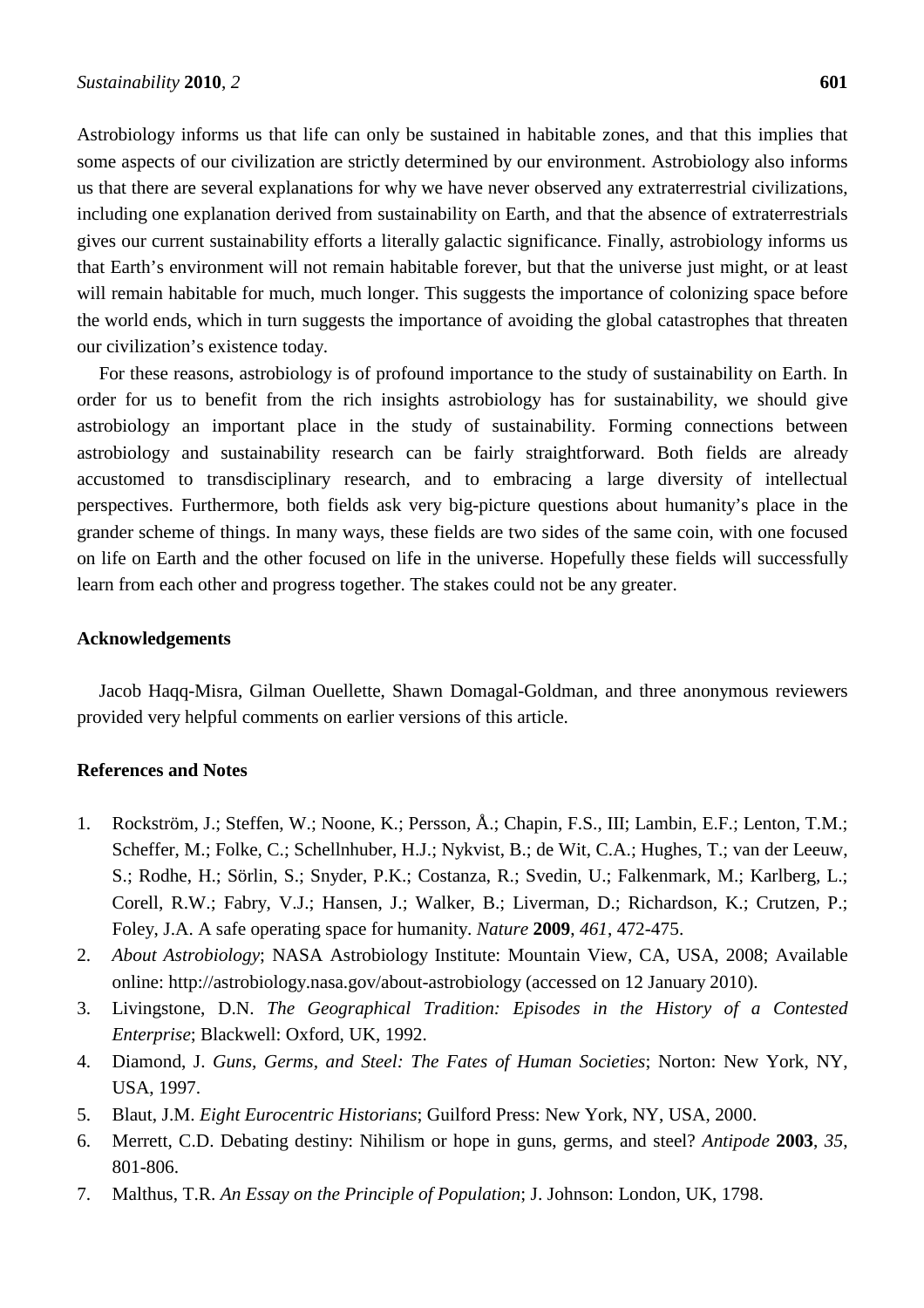- 8. Ehrlich, A.; Ehrlich, P. The population bomb revisited. *Electron. J. Sustain. Dev.* **2009**, *1*, 63-71.
- 9. Diamond, J. *Collapse: How Societies Choose to Fail or Succeed*; Viking: New York, NY, USA, 2005.
- 10. Böserup, E. *The Conditions of Agricultural Growth: The Economics of Agrarian Change under Population Pressure*; Aldine: Chicago, IL, USA, 1965.
- 11. Simon, J. *The Ultimate Resource 2*; Princeton University Press: Princeton, NJ, USA, 1998.
- 12. Kasting, J.F.; Whitmire, D.P.; Reynolds, R.T. Habitable zones around main sequence stars. *Icarus* **1993**, *101*, 108-128.
- 13. Lineweaver, C.H.; Fenner, Y.; Gibson, B.K. The galactic habitable zone and the age distribution of complex life in the milky way. *Science* **2004**, *303*, 59-62.
- 14. Webb, S. *If the Universe Is Teeming with Aliens… Where is Everybody? Fifty Solutions to the Fermi Paradox and the Problem of Extraterrestrial Life*; Copernicus Books: New York, NY, USA, 2002.
- 15. Haqq-Misra, J.D.; Baum, S.D. The "sustainability solution" to the Fermi Paradox. *J. Br. Interplanet. Soc.* **2009**, *62*, 47-51.
- 16. Ward, P.D.; Brownlee, D. *Rare Earth: Why Complex Life Is Uncommon in the Universe*; Copernicus Books: New York, NY, USA, 2000.
- 17. Ćirković, M. Resource letter PEs-1: Physical eschatology. *Am. J. Phys.* **2003**, *71*, 122-133.
- 18. Burrows, W.E. *The Survival Imperative*; Tom Doherty: New York, NY, USA, 2006.
- 19. Napier, W. Hazards from Comets and Asteroids. In *Global Catastrophic Risks*; Bostrom, N., Ćirković, M., Eds.; Oxford University Press: Oxford, UK, 2008; pp. 222-237.
- 20. Barry, E. Russia to plan deflection of asteroid from Earth. *New York Times*, 30 December 2009; Available online: http://www.nytimes.com/2009/12/31/world/europe/31asteroid.html (accessed on 8 January 2010).
- 21. Pezzey, J. *Sustainable Development Concepts: An Economic Analysis*; World Bank Environment Paper Number 2; The World Bank: Washington, DC, USA, 1992.
- 22. Caldeira, K.; Kasting, J. The life span of the biosphere revisited. *Nature* **1992**, *360*, 721-723.
- 23. Baum, S.D. Cost-Benefit analysis of space exploration: Some ethical considerations. *Space Policy* **2009**, *25*, 75-80.
- 24. Laughlin, G.; Adams, F.C. The frozen Earth: Binary scattering events and the fate of the solar system. *Icarus* **2000**, *145*, 614-627.
- 25. Adams, F.C. Long-Term astrophysical processes. In *Global Catastrophic Risks*; Bostrom, N., Ćirković, M., Eds.; Oxford University Press: Oxford, UK, 2008; pp. 33-47.
- 26. Adams, F.; Laughlin, G. A dying universe: The long-term fate and evolution of astrophysical objects. *Rev. Mod. Phys.* **1997**, *69*, 337-372.
- 27. Dyson, F.J. Time without end: Physics and biology in an open universe. *Rev. Mod. Phys.* **1979**, *51*, 447-460.
- 28. Kaku, M. *Parallel Worlds: The Science of Alternative Universes and Our Future in the Cosmos*; Penguin: London, UK, 2005.